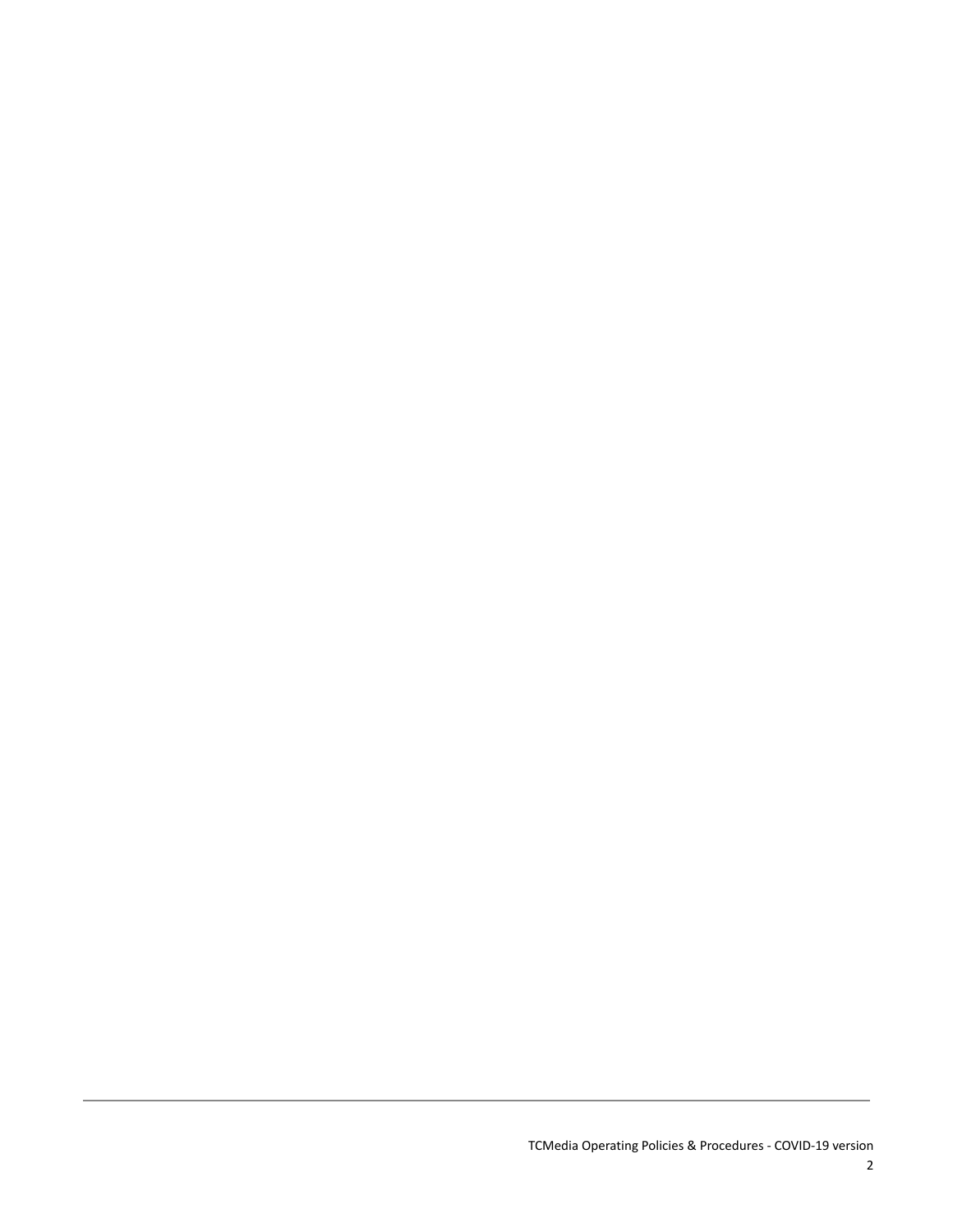#### **INTRODUCTION**

Thurston Community Media (TCMedia) delivers communication resources to build a stronger community. TCMedia believes that community access media is an appropriate and powerful vehicle for promoting greater awareness and understanding of the larger community and the diversity of its people. TCMedia is a 501c3 tax-exempt organization designated by the Washington Secretary of State as a non-profit, public benefit corporation.

TCMedia was created to administer the community access channels and facilities. Our goal is to provide a resource that empowers individuals, nonprofit organizations, government agencies, and educational institutions, in Thurston County to produce digital media programs or communication of messages. TCMedia coordinates outreach, training, production, playback, and promotional activities to achieve this goal. TCMedia operates in collaboration with our funding jurisdictions and the local cable operator(s) to facilitate open communication between government agencies and citizens, residents and their neighbors, and nonprofit organizations and schools with the community at large.

TCMedia began as an informal study group, the Capital Area Community Television Association (CACTA), in the fall of 1982 and was incorporated in 1983 as a WA nonprofit corporation. In 1986, CACTA became Thurston Community Television (TCTV). Soon after, we signed operating agreements with Olympia, Lacey, and Thurston County. Tumwater became a funding partner in 1992. In 2016, recognizing the rapid changes in technology and distribution, we changed our name to Thurston Community Media to reflect that our mission now goes beyond traditional television.

TCMedia is unequivocally committed to the expression of lawful free speech. Our responsibility is to assist, to the best of our abilities, all residents, nonprofit organizations, schools, and local government agencies in Thurston County in the creation of their digital media messages.

These policies are subject to change as technology and the needs of the community evolve.

#### **NON-DISCRIMINATION STATEMENT**

TCMedia provides services on a nondiscriminatory basis. No individual will be denied access to any TCMedia equipment, facilities, services, or channel time on the basis of race, sex, sexual orientation, gender identity, age, physical disability, religious or political belief, or due to the nature of the programming interest.

#### **CONTENT CREATORS**

TCMedia is a media maker space and creative learning community. We provide the use of our training, production services, and facilities, and equipment to individuals and groups who pay the required fees. Our primary focus is to support non-commercial community voices.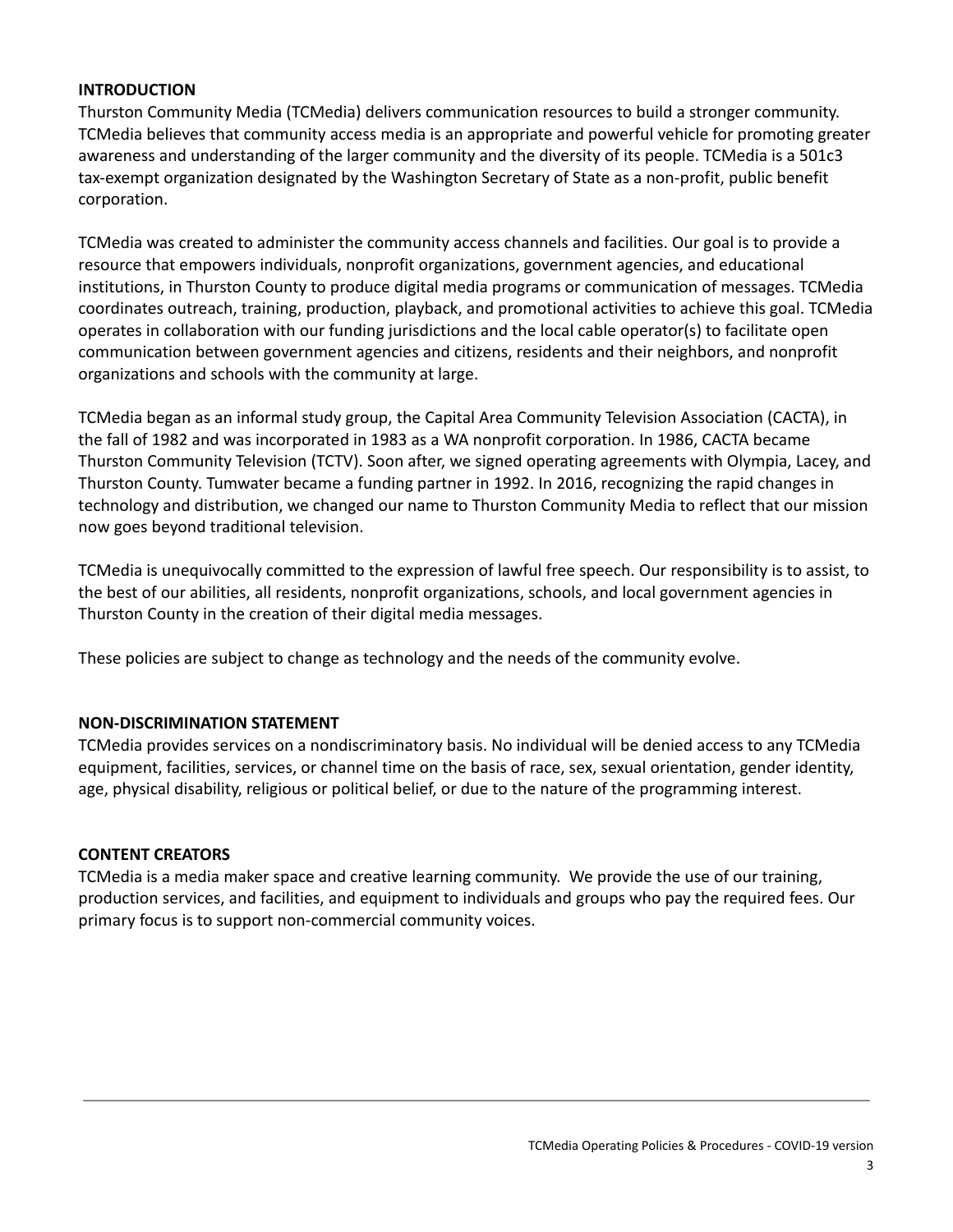We have several classifications for content creators who use our facilities and services:

- A. **Volunteers** do not produce their own projects but help TCMedia or our Community Producers with community productions and other activities after receiving appropriate training.
- B. **Community Producers** pay an annual Equipment & Facility Fee to use TCMedia facilities and equipment to create non-commercial content for distribution on the TCMedia channels. For people who live outside Thurston County, the fees are twice the amount of the resident fee. Scholarships for 50% of the fees are available.
- C. **Community Partners** are nonprofit organizations that use TCMedia services to create noncommercial content. Fees for Community Partners are budget-based. For organizations located outside Thurston County, the fee is twice the amount of the local Partner fee.
- D. **Government Partners** are invited to take advantage of the services and facilities. Fees will be based on the package of services requested.

## **Facility & Equipment Fees**

- Community Producers \$45 local resident / \$90 non-resident
- Student **being the Student student / \$50 nonresident student**
- Local Community Partners  $$200$  budget <  $$500,000$ ,  $$350$  budget >  $$500,000$
- Nonlocal Community Partners pay 2x the local fee

All fees renew January 1st and are subject to change. Fees paid mid year are pro-rated. New producers paying between October 1 and December 31st

**Relationship with TCMedia:** Community producers and volunteers are not agents or employees of TCMedia. At no time may any individual or group identify themselves as an employee or agent of TCMedia or any of the funding jurisdictions unless hired by TCMedia or the jurisdictions to perform a service. TCMedia exercises no control, beyond these policies, over the production activities by community producers or volunteers except when they have been recruited by TCMedia to crew productions that are specifically coordinated by TCMedia.

## **TRAINING**

TCMedia offers regularly scheduled workshops teaching a variety of digital media production skills and techniques. A required, online Orientation covers facility policies, programming rules, and procedures. Individuals and groups are encouraged to schedule an introductory tour prior to making their first reservation for TCMedia equipment. The tour can be scheduled with staff during our regular operating hours.

Training workshops are designed to teach the proper equipment operation and production techniques and familiarize the student with the specific technical setup of the TCMedia facilities. Workshop topics range from camera operation and video editing to animation, studio production, and digital cinema.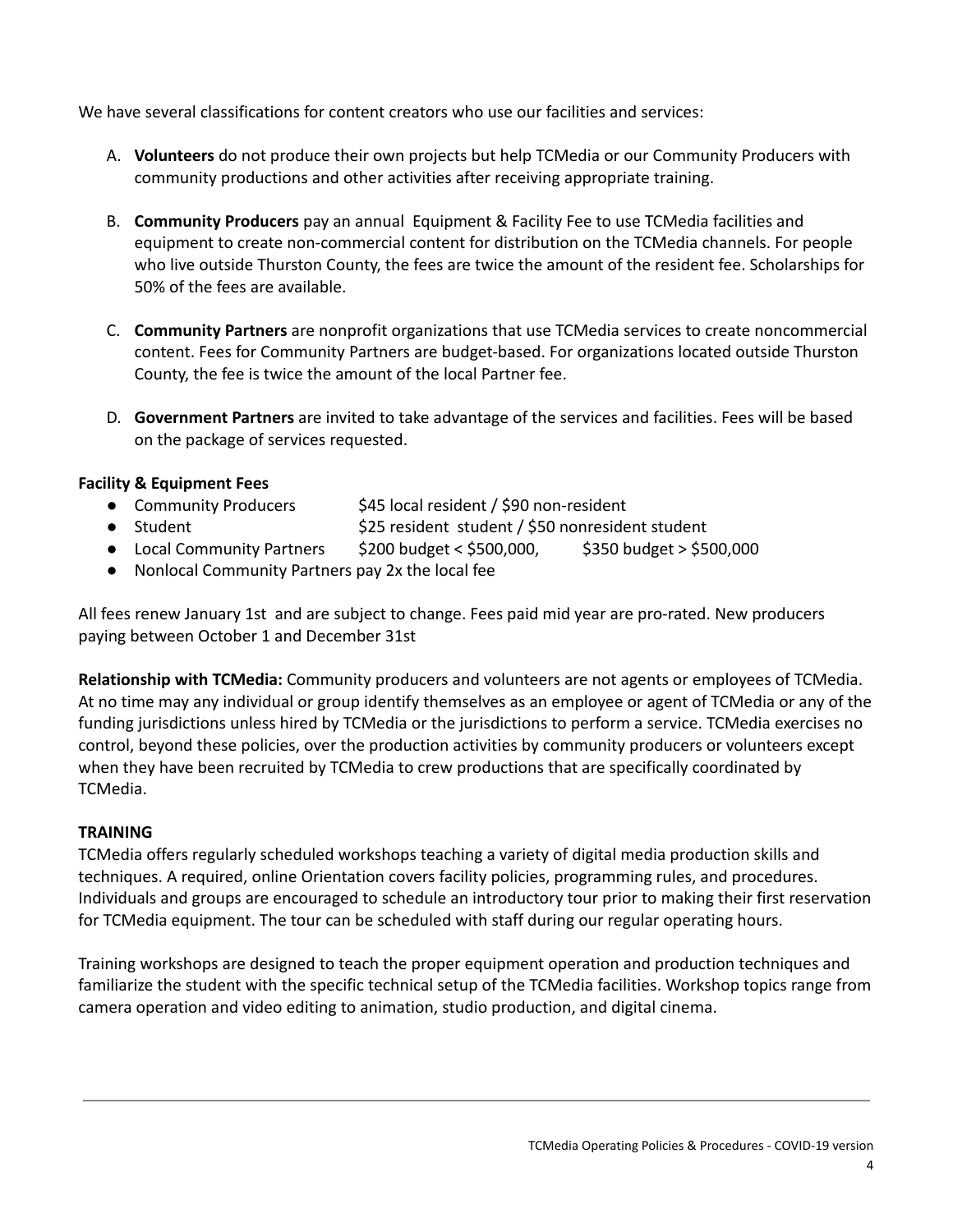Individuals with prior media production and equipment experience may request to "test out" the training requirement by demonstrating their skills and abilities to a TCMedia staff person. They must make an appointment with a TCMedia trainer for their test-out and pay the associated class fee.

**Training Fees**: Fees vary based on the class. Training workshops are offered on a first-come, first-served basis and require payment of the appropriate training fee at the time of registration. Training fees will be refunded with at least 24 hours of advanced notice that the student cannot attend. Class fee is **non-refundable** for students who are absent without prior notice.

**Individual Instruction:** Individuals may schedule one-on-one instruction with a TCMedia trainer during regular operating hours. Individual instruction is \$50 per hour.

**Scholarships:** 50% scholarships toward training fees are available.

#### **FACILITIES & EQUIPMENT**

TCMedia makes media production facilities and equipment available to individuals and organizations who pay an annual Equipment & Facilities fee. We require individuals to take our training classes before using our equipment. In general, we expect Community Producers and Volunteers to handle all production tasks without staff assistance.

You can learn to do production yourself by enrolling in our training program. Community Producers MUST provide programming for the channel in exchange for use of the equipment and facilities. TCMedia production equipment and facilities are made available on a first-come, first-served basis. Facilities and equipment reservations can be made online, in person, or by phone and must be approved by a TCMedia staff person. Voice-mail or e-mail messages do not constitute a reservation. Reservation limits are subject to change based on availability and demand. TCMedia will not cancel existing reservations in favor of other clients or projects. Reservations on the books have precedent.

## **Equipment & Facility Use During COVID-19 Pandemic**

All persons entering the TCMedia facility MUST:

- Sign in and have their temperature checked. A no-contact thermometer is used.
- Wear a mask covering their nose and mouth. If you are the host or guest of a studio shoot you may remove your mask during the recording.
- Maintain appropriate personal distance.

For additional information about our COVID-19 protocols, check our website.

**Reservations:** Reservations are required for use of all TCMedia equipment. You can make a reservation online through our RueShare system, or call the office Tuesday - Friday between 11 a.m. and 6:30 pm.

**Portable Equipment:** Portable Equipment can be checked out Tuesday - Friday between 11 a.m. and 6:30 p.m. Reservations can be for a maximum of 7 days. There must be 24 hours between reservations. Users must sign an Equipment Use Agreement or a Rental Contract agreeing to reimburse TCMedia for repair or replacement of any equipment that is damaged, lost, or stolen while in their possession. If the user is under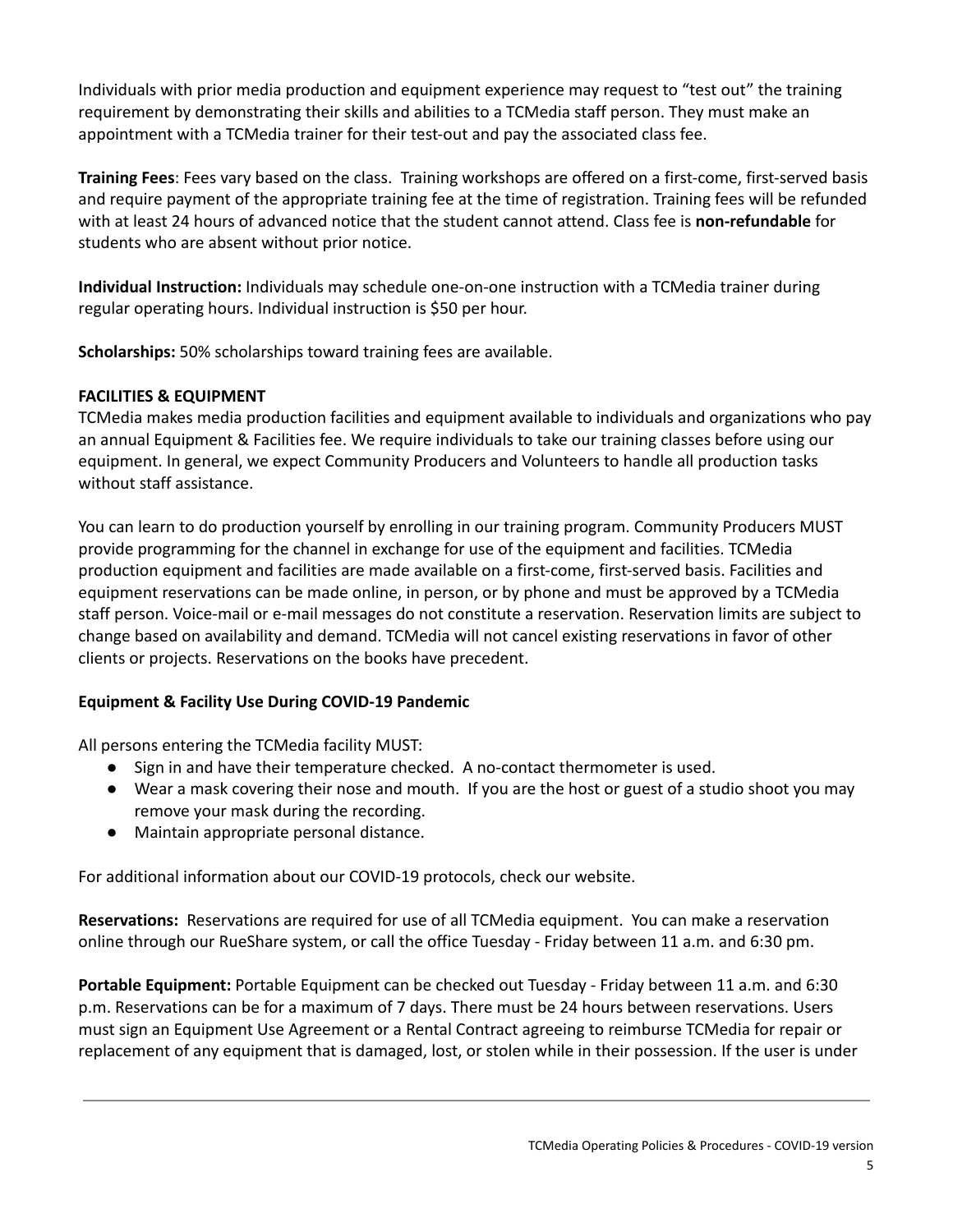age 18, a parent or legal guardian must sign the agreement. A driver's license or state-issued ID is required for equipment check-out.

**Studio A:** During the COVID-19 pandemic, Studio A is available on Thursday from 4 p.m. to 8 p.m. and Saturday from 2 p.m. - 6 p.m. A maximum of 6 individuals may be in Studio A at any time. Staff will operate the Control Room until further notice.

## **PRODUCTION SERVICES**

TCMedia offers professional production services to individuals and groups. Rates vary depending on the project. Availability of professional services is based on available staff, equipment, and facilities to support the project. TCMedia reserves the right to refuse a production services project.

#### **CHANNEL SCHEDULING & PROGRAMMING**

TCMedia manages four public, educational and governmental access cable channels - 3, 22, 26, 77. Currently, Channels 3 and 26 are designated for programming by/for local government. Channel 77 is for programming produced by TCMedia and local educational institutions. Channel 22 is public access, used for programming by local individuals and organizations. In exchange for the use of our facilities and equipment, TCMedia requires Community Producers to make their content available to air on the Public Access channel. All channels are scheduled in two, 6-month seasons.

**Program Content:** Community producers own the content and the copyright for their program. TCMedia recognizes that additional uses occasionally develop beyond airing on our channels. Producers may take advantage of these unanticipated opportunities only when:

- A. A programming contract has been filed for cablecast on TCMedia's channel(s) prior to any other use
- B. There is absolutely no distribution of programming for profit
- C. Any use of the program for fundraising activities must be by an organization that has been granted 501c3 tax-exempt status by the Internal Revenue Service.
- D. The producer notifies the TCMedia executive director in advance of the additional unanticipated use of the program.
- E. No other TCMedia policy is violated

## **If this policy is violated, the Community Producer may have privileges suspended or revoked.**

TCMedia encourages community producers to exercise the responsible expression of their 1st Amendment rights. Program producers and/or sponsoring agencies are held solely responsible and legally accountable for the content of their programs and as such may be subject to prosecution for the cablecast of illegal material.

Producers and/or authorized representatives of organizations supplying programs are required to complete a TCMedia Programming Contract that **truthfully and accurately** describes the program or series they are submitting for cablecast. **Willful falsification of this document or material misrepresentation of information**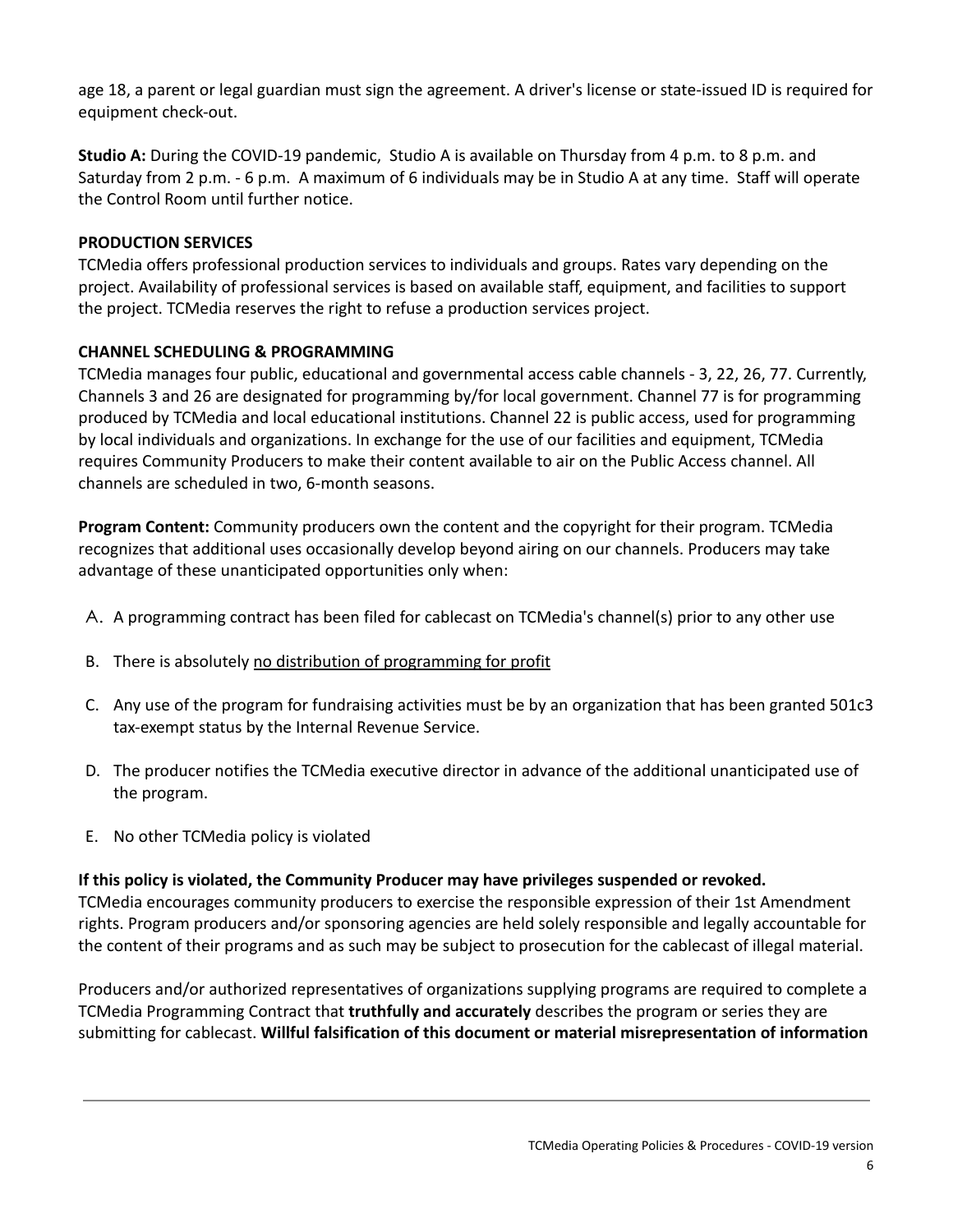#### required is grounds for revocation of privileges. Should a court order be issued against a program or series **for any reason, the cablecast of that program or series will be suspended pending the legal decision.**

The following content limitations apply to any and all programs or messages cablecast on the access channel(s) administered by TCMedia. Community producers should seek staff assistance in meeting these guidelines.

The following are absolutely prohibited:

- A. **Lotteries / Contests** involving elements of a prize, chance, and/or consideration.
- B. **Illegal Material** which would subject the producer or supplier to civil or criminal prosecution
- C. **Licensed Material** that is copyrighted or subject to ownership or royalty rights, union residuals, or other payment unless the producer has obtained all necessary permissions.
- D. **Advertising / Commercial Endorsements** or other material that is designed to promote commercial business, products, or services.
- E. **Unauthorized Fundraising -** Solicitation of funds may only be for 501(c)(3) tax-exempt organizations.

**Program Review:** TCMedia service contracts with Olympia, Lacey, Tumwater, and Thurston County, require a mandatory pre-broadcast review by TCMedia of any program which, as described in the Programming Contract, portrays or depicts material that is indecent under federal law, or considered inappropriate for children. **TCMedia will place a content advisory notice before each program that has potentially indecent content as identified on the submitted programming content.** Programming with potentially indecent material or programming identified as unsuitable for children will be scheduled between 10:00 PM and 6:00 AM. See the Programming Contract for details and definitions.

**Political Programming:** Programs describing or endorsing declared political candidates or ballot issues that are directly related to a current campaign are considered "Political Programming." Programs, which include appearances by incumbents acting in their current elected capacity, are not included in this definition. TCMedia is non-partisan and will provide equal opportunity for all candidates or parties concerned to participate in any TCMedia produced political program. If a candidate or issue representative declines to participate, TCMedia will not be obligated to provide other opportunities. TCMedia encourages local community producers to provide similar opportunities when they produce programs about political candidates or ballot issues.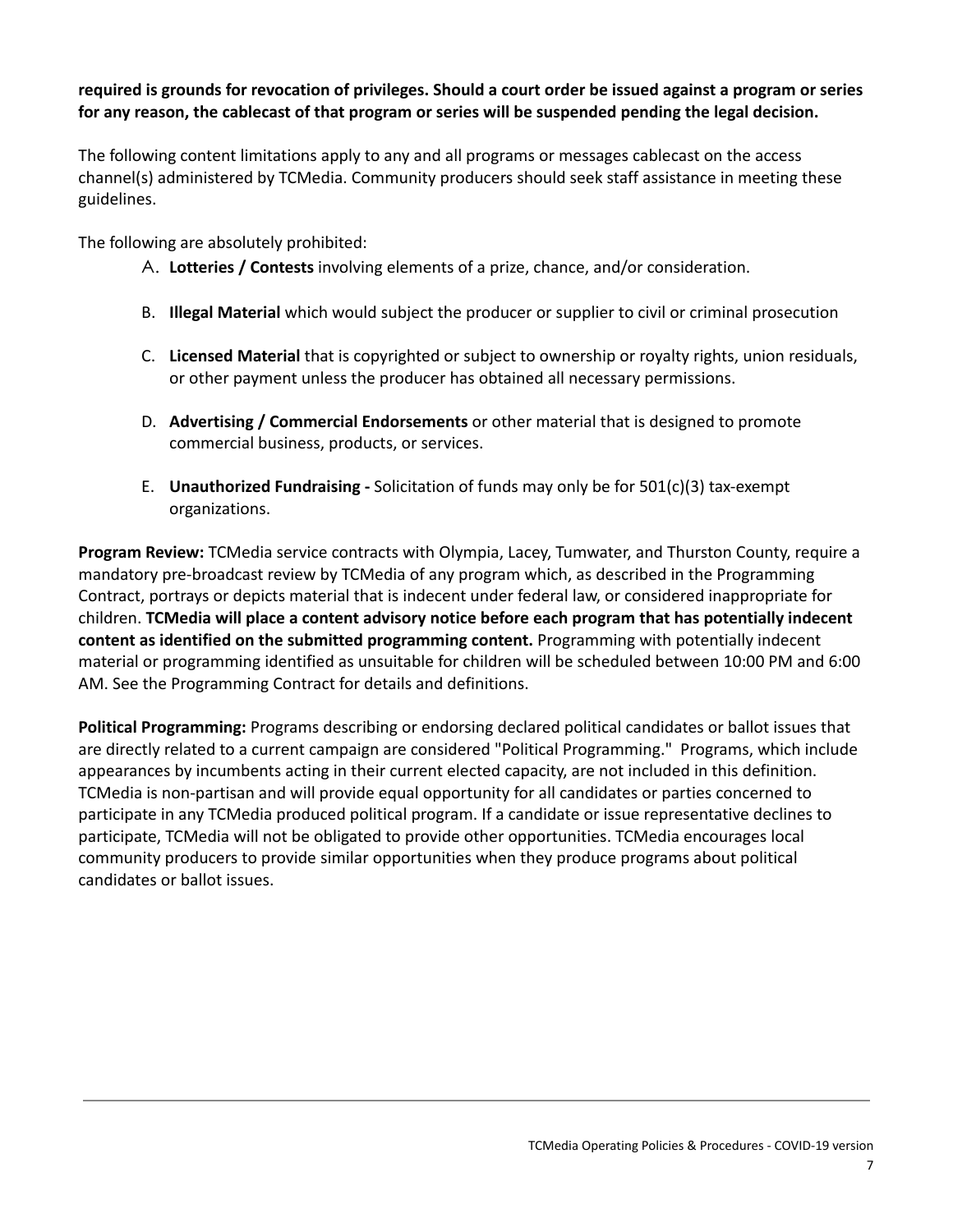**Imported Programming**: Imported programming is produced by individuals or organizations located outside of Thurston County and is not affiliated with any Community Producer or Community Partner. Imported programming may only be presented on the TCMedia public access channel by an organization that is a currently Community Partner. Imported programming is second in priority when the program schedule is created. Individuals who live outside Thurston County may present programming on our channels if they pay the non-resident user fee.

**Program Scheduling:** Program producers may request specific times for cablecast. TCMedia will make every effort to accommodate these requests within the limits of available channel time but will not guarantee that all requests can be honored. TCMedia guarantees at least one airing for each program. The number of repeat showings any program receives after its first cablecast is at the discretion of TCMedia. TCMedia reserves the right to preempt program repeats to facilitate the scheduling of special programming.

Series programming has multiple episodes with at least one new, never-before-aired episode each month. Series programs will be assigned the same time slots each week. New producers are required to complete at least two programs for cablecast before TCMedia will assign a series time slot.

Single programs will not be scheduled until both the completed program and a Programming Contract have been delivered to the Channel Operations Coordinator.

All recorded programs must be delivered **at least 7 days prior to their first scheduled air date**. Programs not delivered 7 days in advance of their first air-date may be delayed for playback. TCMedia reserves the right to change delivery requirements.

If a new series episode is not received as scheduled, TCMedia will air the current program for one additional week. If a new episode is not received by the end of the one-week grace period, the series time slot may be discontinued and another program will be scheduled in it.

Programs that appear LIVE on the channel are exempt from the 7-day delivery requirement. A recorded copy should be delivered to TCMedia immediately after the production for future airings.

Program submitters must sign a Liability and Indemnification Agreement on the Programming Contract, acknowledging legal responsibility for program content. If the submitter is under 18, a parent or legal guardian must sign the Programming Contract. The content of programs presented on the access channel(s) is solely the responsibility of the producer. As such:

- A. No liability for the content of access programs for which TCMedia does not have direct production control shall attach itself to TCMedia, the funding jurisdictions, their agents or employees, or the cable operator.
- B. Applicants for cablecast time shall sign a release that saves and holds TCMedia, the funding jurisdictions, their agents and employees, and the cable operator harmless for all damages or claims arising as a result of the use of access channels by the applicant.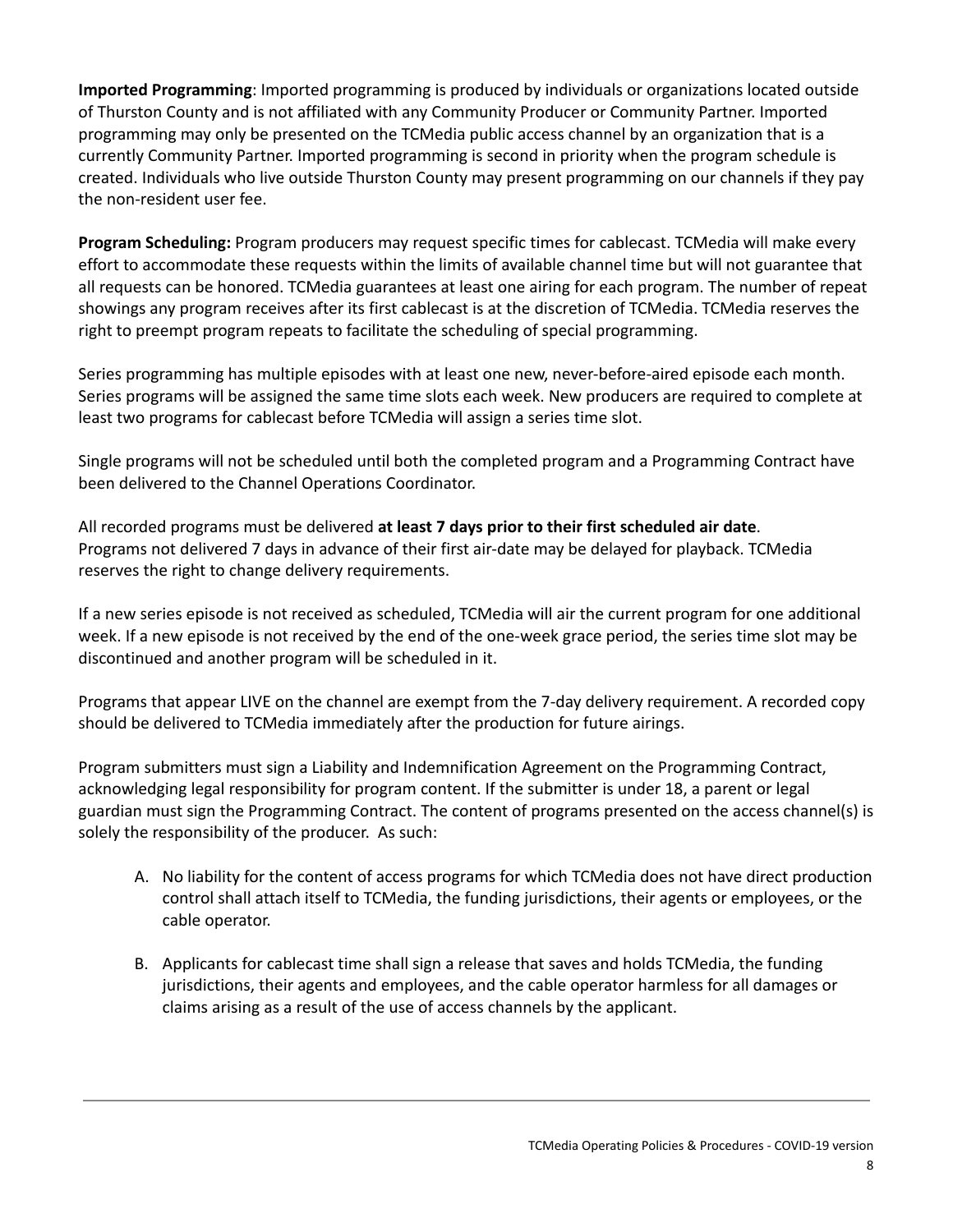Community producers and imported program sponsors **must** provide TCMedia a telephone number or email address where they can receive messages or comments about their program*s*

# **DO'S AND DON'TS**

To ensure that TCMedia equipment and facilities remain in good working order and are used appropriately, TCMedia reserves the right to limit or refuse service or on a temporary or permanent basis or otherwise initiate disciplinary actions if our policies are violated or for disruption of TCMedia activities or operations.

**Code Of Conduct:** Individuals and organizations using the TCMedia facilities and channels must agree to abide by all TCMedia policies regarding the use of equipment and/or channels. They are expected to observe a reasonable standard of courtesy and respect the rights and dignity of the staff and other individuals in the facility. Conduct that discriminates against or degrades any person will not be tolerated. TCMedia reserves the right to restrict any person from using TCMedia facilities for violation of this or other policies that result in the disruption of TCMedia activities and operations. Parents/guardians are responsible for supervising their children while in the facility.

Individuals who use the TCMedia facilities and/or channels must agree to abide by the following rules. These are not designed to define violations in exhaustive terms. Individuals may be accountable to both civil/criminal authorities and TCMedia for acts that constitute violations of the law on or off the premises. Individuals shall be subject to disciplinary action for violation of any provision of the TCMedia policies. The following are prohibited. Violation is grounds for the loss of privileges or fines:

- A. Falsifying information to TCMedia to obtain services or to avoid determination of facts for any TCMedia investigation or hearing.
- B. Misrepresenting yourself as being an employee or agent of TCMedia.
- C. Destroying or damaging TCMedia property or property of others on the TCMedia premises.
- D. Use or possession of drugs/alcoholic beverages on TCMedia premises or at TCMedia events
- E. Possession of weapons, firearms, dangerous materials on TCMedia premises without the CEO's approval
- F. Harassment, threats, and/or physical harm to any person at the TCMedia facility or event
- G. Intentionally or recklessly disrupting TCMedia functions
- H. Smoking/vaping inside TCMedia or within 25 feet of an entrance
- I. Theft of TCMedia property or the property of any person at the TCMedia facility
- J. Use of TCMedia name/logo without permission
- K. Engaging in lewd, indecent, erotic/obscene behavior on TCMedia premises or at TCMedia events.
- L. Engaging in any unlawful acts while on TCMedia premises or while participating at TCMedia events.
- M. Trespassing into any unauthorized area